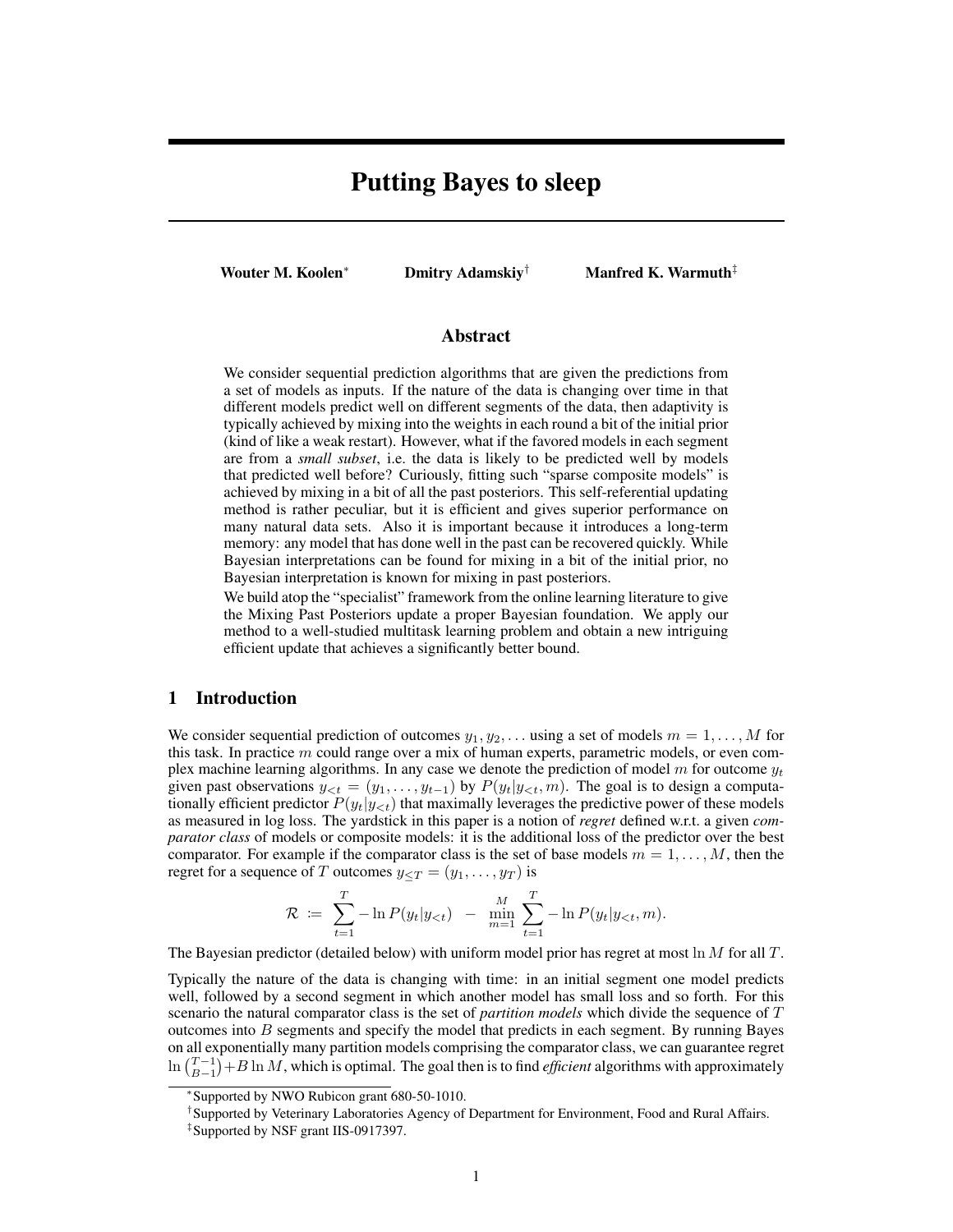the same guarantee as full Bayes. In this case this is achieved by the Fixed Share [HW98] predictor. It assigns a certain prior to all partition models for which the exponentially many posterior weights collapse to  $M$  posterior weights that can be maintained efficiently. Modifications of this algorithm achieve essentially the same bound for all  $T$ ,  $B$  and  $M$  simultaneously [VW98, KdR08].

In an open problem Yoav Freund [BW02] asked whether there are algorithms that have small regret against *sparse* partition models where the base models allocated to the segments are from a small subset of  $N$  of the  $M$  models. The Bayes algorithm when run on all such partition models achieves regret  $\ln {M \choose N} + \ln {T-1 \choose B-1} + B \ln N$ , but contrary to the non-sparse case, emulating this algorithm is NP-hard. However in a breakthrough paper, Bousquet and Warmuth in 2001 [BW02] gave the efficient MPP algorithm with only a slightly weaker regret bound. Like Fixed Share, MPP maintains  $M$  "posterior" weights, but it instead mixes in a bit of all past posteriors in each update. This causes weights of previously good models to "glow" a little bit, even if they perform bad locally. When the data later favors one of those good models, its weight is pulled up quickly. However the term "posterior" is a misnomer because no Bayesian interpretation for this curious self-referential update was known. Understanding the MPP update is a very important problem because in many practical applications [HLSS00, GWBA02]<sup>1</sup> it significantly outperforms Fixed Share.

Our main philosophical contribution is finding a Bayesian interpretation for MPP. We employ the specialist framework from online learning [FSSW97, CV09, CKZV10]. So-called *specialist* models are either *awake* or *asleep*. When they are awake, they predict as usual. However when they are asleep, they "go with the rest", i.e. they predict with the combined prediction of all awake models.

Instead of fully coordinated partition models, we construct *partition specialists* consisting of a base model and a set of segments where this base model is awake. The figure to the right shows how a comparator partition model is assembled from partition specialists. We can emulate Bayes on all partition specialists; NP-completeness is avoided by forgoing a-priori segment synchronization. By carefully choosing the prior, the exponentially many posterior weights collapse to the small number of weights used by the efficient MPP algorithm. Our analysis technique magically aggregates the contribution of the  $N$  partition specialists that constitute the comparator partition, showing that we achieve regret close to the regret of Bayes when run on all full partition models. Actually our new insights into the nature of MPP result in slightly improved regret bounds.





We then apply our methods to an online multitask learning problem where a small subset of models from a big set solve a large number of tasks. Again simulating Bayes on all sparse assignments of models to tasks is NP-hard. We split an assignment into *subset specialists* that assign a single base model to a subset of tasks. With the right prior, Bayes on these subset specialists again gently collapses to an efficient algorithm with a regret bound not much larger than Bayes on all assignments. This considerably improves the previous regret bound of [ABR07]. Our algorithm simply maintains one weight per model/task pair and does not rely on sampling (often used for multitask learning).

Why is this line of research important? We found a new intuitive Bayesian method to quickly recover information that was learned before, allowing us to exploit sparse composite models. Moreover, it expressly avoids computational hardness by splitting composite models into smaller constituent "specialists" that are asleep in time steps outside their jurisdiction. This method clearly beats Fixed Share when *few* base models constitute a partition, i.e. the composite models are sparse.

We expect this methodology to become a main tool for making Bayesian prediction adapt to sparse models. The goal is to develop general tools for adding this type of adaptivity to existing Bayesian models without losing efficiency. It also lets us look again at the updates used in Nature in a new light, where species/genes cannot dare adapt too quickly to the current environment and must guard themselves against an environment that changes or fluctuates at a large scale. Surprisingly these type of updates might now be amenable to a Bayesian analysis. For example, it might be possible to interpret sex and the double stranded recessive/dominant gene device employed by Nature as a Bayesian update of genes that are either awake or asleep.

<sup>&</sup>lt;sup>1</sup>The experiments reported in [HLSS00] are based on precursors of MPP. However MPP outperforms these algorithms in later experiments we have done on natural data for the same problem (not shown).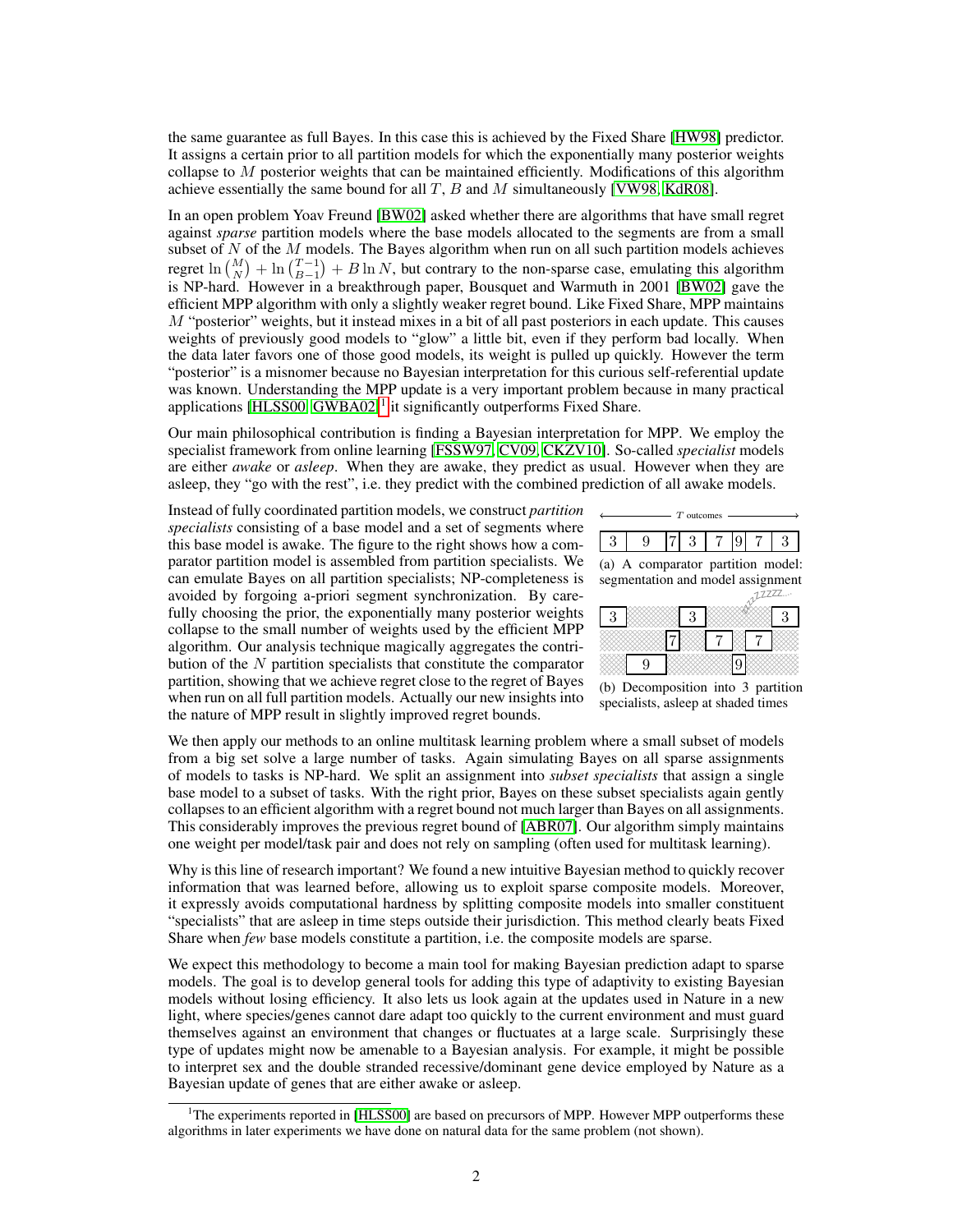### 2 Bayes and Specialists

We consider sequential prediction of outcomes  $y_1, y_2, \ldots$  from a finite alphabet. Assume that we have access to a collection of models  $m = 1, \ldots, M$  with data likelihoods  $P(y_1, y_2, \ldots | m)$ . We then design a prior  $P(m)$  with roughly two goals in mind: the Bayes algorithm should "collapse" (become efficient) and have a good regret bound. After observing past outcomes  $y_{\leq t}$  :=  $(y_1, \ldots, y_{t-1})$ , the next outcome  $y_t$  is predicted by the *predictive distribution*  $P(y_t|y_{<}; t)$ , which averages the model predictions  $P(y_t|y_{\leq t}, m)$  according to the *posterior distribution*  $P(m|y_{\leq t})$ :

$$
P(y_t|y_{< t}) = \sum_{m=1}^{M} P(y_t|y_{< t}, m)P(m|y_{< t}), \quad \text{where} \quad P(m|y_{< t}) = \frac{P(y_{< t}|m)P(m)}{P(y_{< t})}.
$$

The latter is conveniently updated step-wise:  $P(m|y_t, y_{< t}) = P(y_t|y_{< t}, m)P(m|y_{< t})/P(y_t|y_{< t})$ .

The log loss of the Bayesian predictor on data  $y_{\leq T} := (y_1, \ldots, y_T)$  is the cumulative loss of the predictive distributions and this readily relates to the cumulative loss of any model  $\hat{m}$ :

$$
\underbrace{-\ln P(y_{\leq T})}_{\sum_{t=1}^{T} -\ln P(y_t | y_{
$$

That is, the additional loss (or *regret*) of Bayes w.r.t. model  $\hat{m}$  is at most  $-\ln P(\hat{m})$ . The uniform prior  $P(m) = 1/M$  ensures regret at most ln M w.r.t. any model  $\hat{m}$ . This is a so-called *individual sequence* result, because no probabilistic assumptions were made on the data.

Our main results will make essential use of the following fancier weighted notion of regret. Here  $U(m)$  is any distribution on the models and  $\Delta(U(m)||P(m))$  denotes the relative entropy  $\sum_{m=1}^{M} U(m) \ln \frac{U(m)}{P(m)}$  between the distributions  $U(m)$  and  $P(m)$ :

$$
\sum_{m=1}^{M} U(m) \big( - \ln P(y_{\leq T}) - (-\ln P(y_{\leq T}|m)) \big) = \Delta \big( U(m) \| P(m) \big) - \Delta \big( U(m) \| P(m|y_{\leq T}) \big).
$$
 (1)

By dropping the subtracted positive term we get an upper bound. The previous regret bound is now the special case when U is concentrated on model  $\hat{m}$ . However when multiple models are good we achieve tighter regret bounds by letting  $U$  be the uniform distribution on all of them.

Specialists We now consider a complication of the prediction task, which was introduced in the online learning literature under the name *specialists* [FSSW97]. The Bayesian algorithm, adapted to this task, will serve as the foundation of our main results. The idea is that in practice the predictions  $P(y_t|y_{\leq t}, m)$  of some models may be unavailable. Human forecasters may be specialized, unreachable or too expensive, algorithms may run out of memory or simply take too long. We call models that may possibly abstain from prediction *specialists*. The question is how to produce quality predictions from the predictions that are available.

We will denote by  $W_t$  the set of specialists whose predictions are available at time t, and call them *awake* and the others *asleep*. The crucial idea, introduced in [CV09], is to assign to the sleeping specialists the prediction  $P(y_t|y_{< t})$ . But wait! That prediction  $P(y_t|y_{< t})$  is defined to average all model predictions, including those of the sleeping specialists, which we just defined to be  $P(y_t|y_{<};t)$ :

$$
P(y_t|y_{< t}) = \sum_{m \in W_t} P(y_t|y_{< t}, m) P(m|y_{< t}) + \sum_{m \notin W_t} P(y_t|y_{< t}) P(m|y_{< t}).
$$

Although this equation is self-referential, it does have a unique solution, namely

$$
P(y_t|y_{< t}) := \frac{\sum_{m \in W_t} P(y_t|y_{< t}, m) P(m|y_{< t})}{P(W_t|y_{< t})}.
$$

Thus the sleeping specialists are assigned the average prediction of the awake ones. This completes them to full models to which we can apply the unaltered Bayesian method as before. At first this may seem like a kludge, but actually this phenomenon arises naturally wherever concentrations are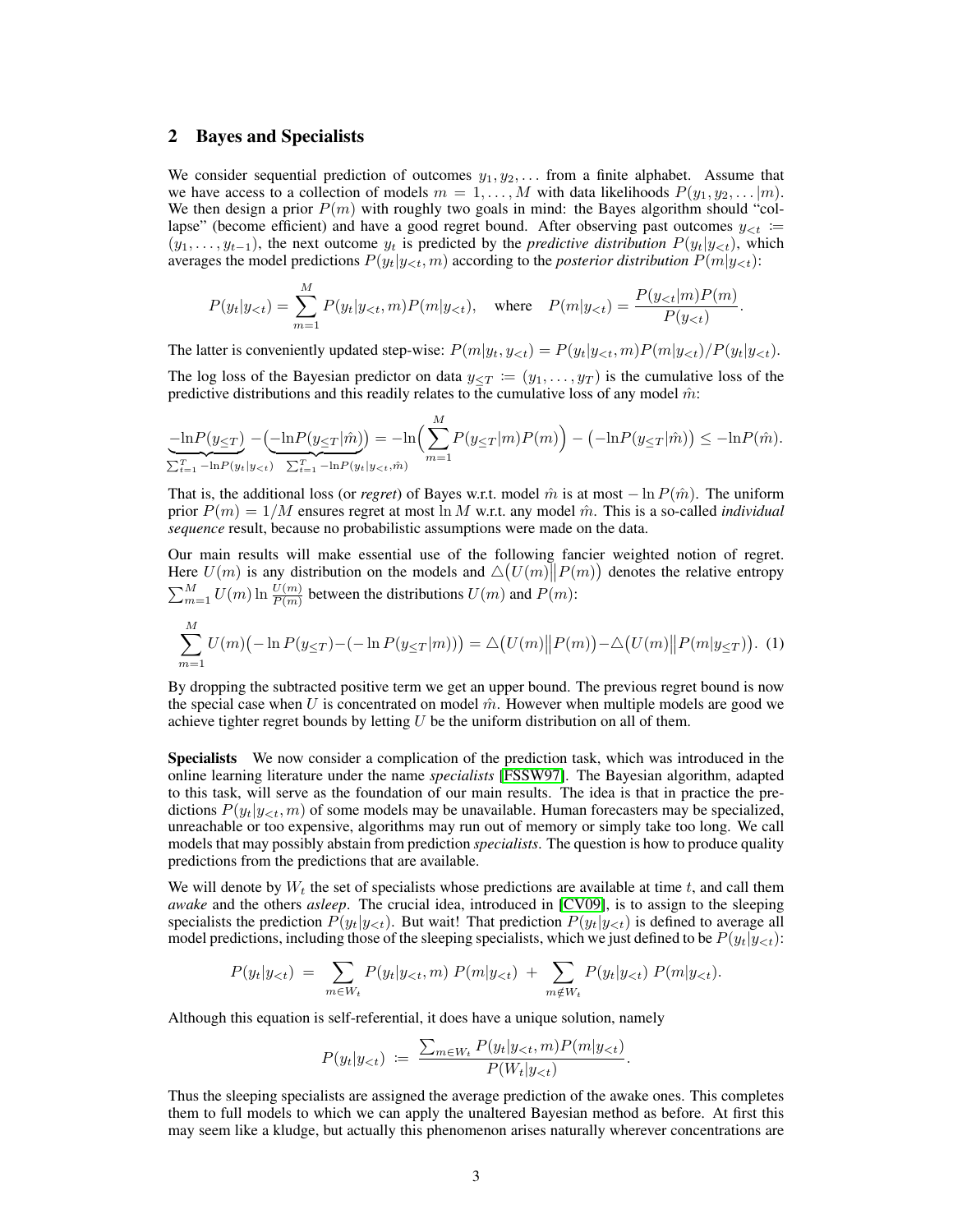manipulated. For example, in a democracy abstaining essentially endorses the vote of the participating voters or in Nature unexpressed genes reproduce at rates determined by the active genes of the organism. The effect of abstaining on the update of the posterior weights is also intuitive: weights of asleep specialists are unaffected, whereas weights of awake models are updated with Bayes rule and then renormalised to the original weight of the awake set:

$$
P(m|y_{\leq t}) = \begin{cases} \frac{P(y_t|y_{ (2)
$$

To obtain regret bounds in the specialist setting, we use the fact that sleeping specialists  $m \notin W_t$ are defined to predict  $P(y_t|y_{<}; m) := P(y_t|y_{<}; t)$  like the Bayesian aggregate. Now (1) becomes: **Theorem 1** ([FSSW97, Theorem 1]). Let  $U(m)$  be any distribution on a set of specialists with wake *sets* W1, W2, . . . *Then for any* T*, Bayes guarantees*

$$
\sum_{m=1}^{M} U(m) \left( \sum_{t \leq T} -\ln P(y_t | y_{< t}) - \sum_{t \leq T} -\ln P(y_t | y_{< t}, m) \right) \leq \Delta(U(m) \| P(m)).
$$

## 3 Sparse partition learning

We design efficient predictors with small regret compared to the best sparse partition model. We do this by constructing partition specialists from the input models and obtain a proper Bayesian predictor by averaging their predictions. We consider two priors. With the first prior we obtain the Mixing Past Posteriors (MPP) algorithm, giving it a Bayesian interpretation and slightly improving its regret bound. We then develop a new Markov chain prior. Bayes with this prior collapses to an efficient algorithm for which we prove the best known regret bound compared to sparse partitions.

**Construction** Each *partition specialist*  $(\chi, m)$  is parameterized by a model index m and a *circadian* (wake/sleep pattern)  $\chi = (\chi_1, \chi_2, \ldots)$  with  $\chi_t \in \{w, s\}$ . We use infinite circadians in order to obtain algorithms that do not depend on a time horizon. The wake set  $W_t$  includes all partition specialists that are awake at time t, i.e.  $W_t := \{(\chi, m) | \chi_t = w\}$ . An awake specialist  $(\chi, m)$ in  $W_t$  predicts as the base model m, i.e.  $\mathcal{P}(y_t|y_{< t},(\chi,m)) := P(y_t|y_{< t}, m)$ . The Bayesian joint distribution  $P$  is completed<sup>2</sup> by choosing a prior on partition specialists. In this paper we enforce the independence  $\mathcal{P}(\chi,m) := \mathcal{P}(\chi)\mathcal{P}(m)$  and define  $\mathcal{P}(m) := 1/M$  uniform on the base models. We now can apply Theorem 1 to bound the regret w.r.t. any partition model with time horizon  $T$  by decomposing it into N partition specialists  $(\chi_{\leq T}^1, \hat{m}^1), \ldots, (\chi_{\leq T}^N, \hat{m}^N)$  and choosing  $U(\cdot) = 1/N$ uniform on these specialists:

$$
\mathcal{R} \le N \ln \frac{M}{N} + \sum_{n=1}^{N} -\ln \mathcal{P}(\chi_{\le T}^n). \tag{3}
$$

The overhead of selecting  $N$  reference models from the pool of size  $M$  closely approximates the information-theoretic ideal  $N \ln \frac{M}{N} \approx \ln {M \choose N}$ . This improves previous regret bounds [BW02, ABR07, CBGLS12] by an additive N ln N. Next we consider two choices for  $\mathcal{P}(\chi)$ : one for which we retrieve MPP, and a natural one which leads to efficient algorithms and sharper bounds.

### 3.1 A circadian prior equivalent to Mixing Past Posteriors

The Mixing Past Posteriors algorithm is parameterized a so-called *mixing scheme*, which is a sequence  $\gamma_1, \gamma_2, \ldots$  of distributions, each  $\gamma_t$  with support  $\{0, \ldots, t-1\}$ . MPP predicts outcome  $y_t$  with  $\text{Pred}_t(y_t) := \sum_{m=1}^M P(y_t|y_{<}; t, m)$  v<sub>t</sub> $(m)$ , i.e. by averaging the model predictions with weights  $v_t(m)$  defined recursively by

$$
v_t(m) \coloneqq \sum_{s=0}^{t-1} \tilde{v}_{s+1}(m) \; \gamma_t(s) \quad \text{where} \quad \tilde{v}_1(m) \coloneqq \frac{1}{M} \quad \text{and} \quad \tilde{v}_{t+1}(m) \coloneqq \frac{P(y_t|y_{<}; m)v_t(m)}{\text{Pred}_t(y_t)}.
$$

<sup>&</sup>lt;sup>2</sup> From here on we use the symbol  $P$  for the Bayesian joint to avoid a fundamental ambiguity:  $P(y_t|y_{< t}, m)$ does *not* equal the prediction  $P(y_t|y_{\leq t}, m)$  of the input model m, since it averages over both asleep and awake specialists  $(\chi, m)$ . The predictions of base models are now recovered as  $P(y_t|y_{\leq t}, W_t, m) = P(y_t|y_{\leq t}, m)$ .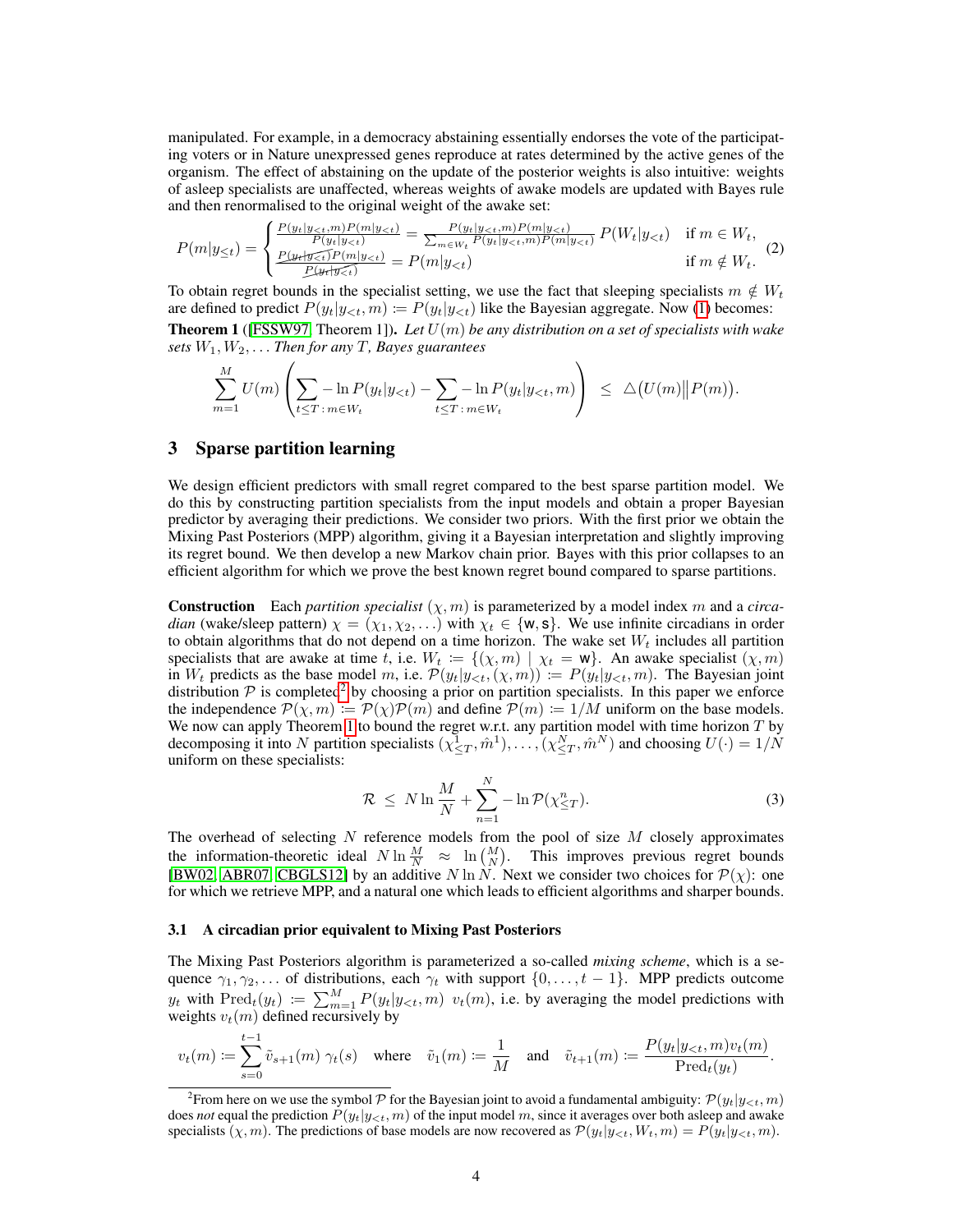The auxiliary distribution  $\tilde{v}_{t+1}(m)$  is formally the (incremental) posterior from prior  $v_t(m)$ . The predictive weights  $v_t(m)$  are then the pre-specified  $\gamma_t$  mixture of all such past posteriors.

To make the Bayesian predictor equal to MPP, we define from the MPP mixing scheme a circadian prior measure  $\mathcal{P}(\chi)$  that puts mass only on sequences with a finite nonzero number of w's, by

$$
\mathcal{P}(\chi) := \frac{1}{s_J(s_J+1)} \prod_{j=1}^J \gamma_{s_j}(s_{j-1}) \quad \text{where } s_{\leq J} \text{ are the indices of the } \mathbf{w} \text{'s in } \chi \text{ and } s_0 = 0. \tag{4}
$$

We built the independence  $m \perp \chi$  into the prior  $\mathcal{P}(\chi, m)$  and (4) ensures  $\chi_{\leq t} \perp \chi_{>t} | \chi_t = w$  for all t. Since the outcomes  $y_{\leq t}$  are a stochastic function of m and  $\chi_{\leq t}$ , the Bayesian joint satisfies

$$
y_{\leq t}, m \perp \chi_{>t} \mid \chi_t = \mathbf{w} \qquad \text{for all } t. \tag{5}
$$

**Theorem 2.** Let  $\text{Pred}_t(y_t)$  be the prediction of MPP for some mixing scheme  $\gamma_1, \gamma_2, \ldots$  Let  $P(y_t|y_{<};t)$  *be the prediction of Bayes with prior* (4)*. Then for all outcomes*  $y_{< t}$ 

$$
\text{Pred}_t(y_t) = \mathcal{P}(y_t|y_{< t}).
$$

*Proof.* Partition the event  $W_t = \{ \chi_t = w \}$  into  $Z_q^t := \{ \chi_t = \chi_q = w \text{ and } \chi_r = \mathsf{s} \text{ for all } q < r < t \}$ for all  $0 \le q < t$ , with the convention that  $\chi_0 = w$ . We first establish that the Bayesian joint with prior (4) satisfies  $y_{\leq t} \perp W_t$  for all t. Namely, by induction on t, for all  $q < t$ 

$$
\mathcal{P}(y_{< t}|\mathbf{Z}_q^t) = \mathcal{P}(y_{< t}|\mathbf{y}_{\leq q})\mathcal{P}(y_{\leq q}|\mathbf{Z}_q^t) \stackrel{\text{(5)}}{=} \mathcal{P}(y_{< t}|\mathbf{y}_{\leq q})\mathcal{P}(y_{\leq q}|\mathbf{W}_q) \stackrel{\text{Induction}}{=} \mathcal{P}(y_{< t}),
$$

and therefore  $\mathcal{P}(y_{\leq t}|W_t) = \mathcal{P}(y_t|y_{, i.e.  $y_{\leq t} \perp W_t$ . The$ theorem will be implied by the stronger claim  $v_t(m) = \mathcal{P}(m|y_{< t}, W_t)$ , which we again prove by induction on t. The case  $t = 1$  is trivial. For  $t > 1$ , we expand the right-hand side, apply (5), use the independence we just proved, and the fact that asleep specialist predict with the rest:

$$
\begin{aligned} \mathcal{P}(m|y_{
$$

By (4)  $\mathcal{P}(Z_q^t|W_t) = \gamma_t(q)$ , and the proof is completed by applying the induction hypothesis.  $\Box$ 

The proof of the theorem provides a Bayesian interpretation of all the MPP weights:  $v_t(m)$  =  $\mathcal{P}(m|y_{< t}, W_t)$  is the predictive distribution,  $\tilde{v}_{t+1}(m) = \mathcal{P}(m|y_{< t}, W_t)$  is the posterior, and  $\gamma_t(q) =$  $\mathcal{P}(Z_q^t|W_t)$  is the conditional probability of the previous awake time.

#### 3.2 A simple Markov chain circadian prior

In the previous section we recovered circadian priors corresponding to the MPP mixing schemes. Here we design priors afresh from first principles. Our goal is efficiency and good regret bounds. A simple and intuitive choice for prior  $\mathcal{P}(\chi)$  is a Markov chain on states {w, s} with initial distribution  $\theta(\cdot)$  and transition probabilities  $\theta(\cdot|\mathbf{w})$  and  $\theta(\cdot|\mathbf{s})$ , that is

$$
\mathcal{P}(\chi_{\leq t}) \ := \ \theta(\chi_1) \prod_{s=2}^t \theta(\chi_s | \chi_{s-1}). \tag{6}
$$

By choosing low transition probabilities we obtain a prior that favors temporal locality in that it allocates high probability to circadians that are awake and asleep in contiguous segments. Thus if a good sparse partition model exists for the data, our algorithm will pick up on this and predict well.

The resulting Bayesian strategy (aggregating infinitely many specialists) can be executed efficiently.

**Theorem 3.** The prediction  $\mathcal{P}(y_t|y_{< t})$  of Bayes with Markov prior (6) equals the prediction  $Pred_t(y_t)$  *of Algorithm 1, which can be computed in*  $O(M)$  *time per outcome using*  $O(M)$  *space.*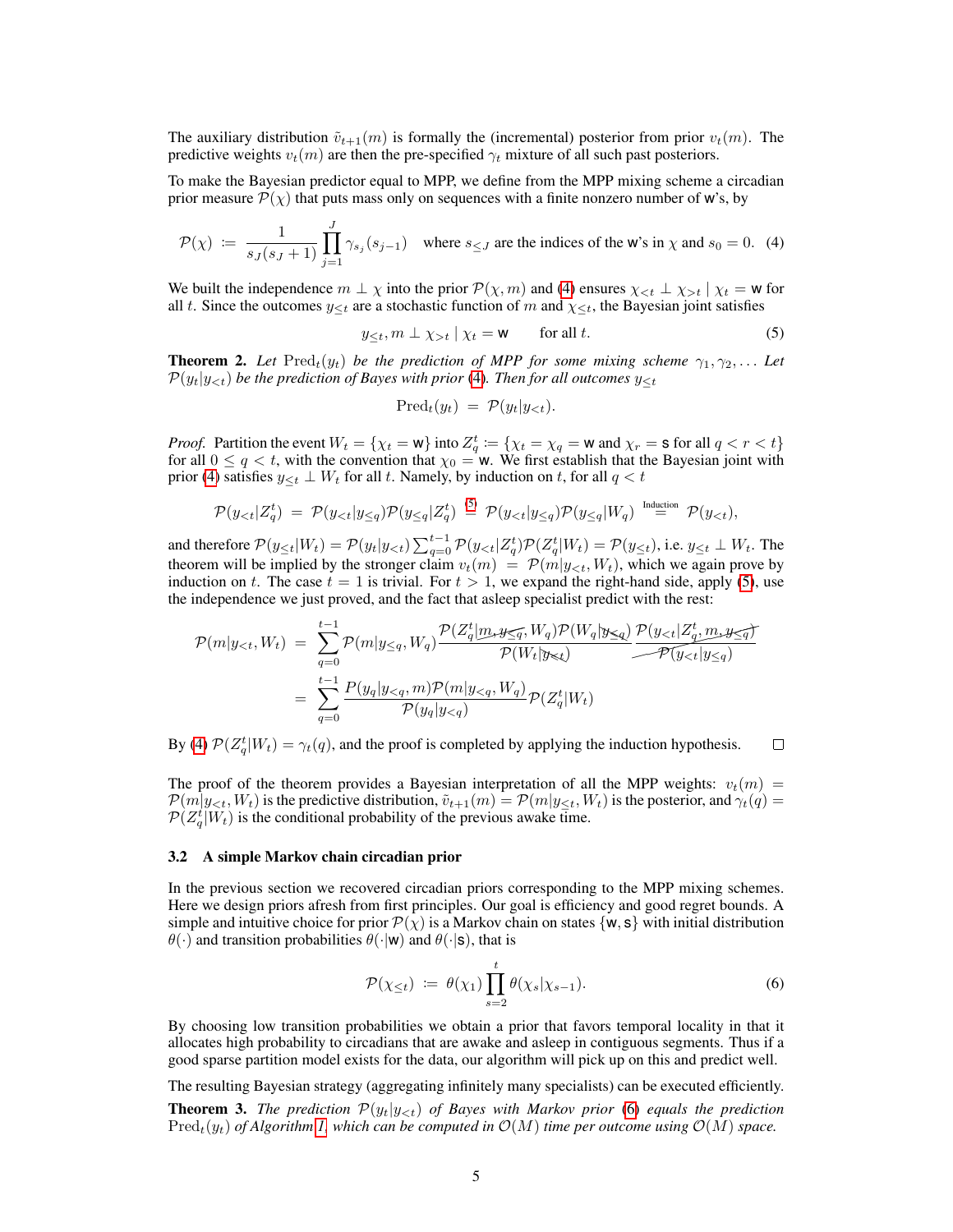*Proof.* We prove by induction on t that  $v_t(b,m) = \mathcal{P}(\chi_t = b, m|y_{< t})$  for each model m and  $b \in \{w, s\}$ . The base case  $t = 1$  is automatic. For the induction step we expand

$$
\mathcal{P}(\chi_{t+1} = b, m | y_{\leq t}) \stackrel{\text{(6)}}{=} \theta(b | \mathbf{w}) \mathcal{P}(\chi_t = \mathbf{w}, m | y_{\leq t}) + \theta(b | \mathbf{s}) \mathcal{P}(\chi_t = \mathbf{s}, m | y_{\leq t}) \stackrel{\text{(2)}}{=} \theta(b | \mathbf{w}) \frac{\mathcal{P}(\chi_t = \mathbf{w}, m | y_{
$$

By applying the induction hypothesis we obtain the update rule for  $v_{t+1}(b, m)$ .

$$
\qquad \qquad \Box
$$

### Algorithm 1 Bayes with Markov circadian prior (6) (for Freund's problem)

**Input:** Distributions  $\theta(\cdot), \theta(\cdot|\mathbf{w})$  and  $\theta(\cdot|\mathbf{s})$  on  $\{\mathbf{w}, \mathbf{s}\}.$ Initialize  $v_1(b, m) := \theta(b)/M$  for each model m and  $b \in \{w, s\}$ for  $t = 1, 2, ...$  do Receive prediction  $P(y_t|y_{< t}, m)$  of each model  $m$ Predict with  $\text{Pred}_t(y_t) := \sum_{m=1}^M P(y_t|y_{< t}, m)v_t(m|\mathbf{w})$  where  $v_t(m|\mathbf{w}) = \frac{v_t(\mathbf{w}, m)}{\sum_{m'=1}^M v_t(\mathbf{w}, m')}$ Observe outcome  $y_t$  and suffer loss  $-\ln \text{Pred}_t(y_t)$ . Update  $v_{t+1}(b,m) \coloneqq \theta(b|\mathbf{w}) \frac{P(y_t|y_{<};m)}{\text{Pred}_{t}(y_t)}$  $\frac{(\bar{y}_t|\bar{y}_{\leq t},m)}{\text{Pred}_t(\bar{y}_t)} v_t(\mathsf{W},m) + \theta(b|\mathsf{s}) v_t(\mathsf{s},m).$ end for

The previous theorem establishes that we can predict fast. Next we show that we predict well. **Theorem 4.** Let  $\hat{m}_1, \ldots, \hat{m}_T$  be an N-sparse assignment of M models to T times with B seg*ments.* The regret of Bayes (Algorithm 1) with tuning  $\theta(\mathbf{w}) = 1/N$ ,  $\theta(\mathbf{s}|\mathbf{w}) = \frac{B-1}{T-1}$  and  $\theta(\mathsf{w}|\mathsf{s}) = \frac{B-1}{(N-1)(T-1)}$  is at most

$$
\mathcal{R} \leq N \ln \frac{M}{N} + N \mathcal{H} \left( \frac{1}{N} \right) + (T - 1) \mathcal{H} \left( \frac{B - 1}{T - 1} \right) + (N - 1)(T - 1) \mathcal{H} \left( \frac{B - 1}{(N - 1)(T - 1)} \right),
$$
  
where  $\mathcal{H}(p) \coloneqq -p \ln(p) - (1 - p) \ln(1 - p)$  is the binary entropy function.

*Proof.* Without generality assume  $\hat{m}_t \in \{1, ..., N\}$ . For each reference model n pick circadian  $\chi_{\leq T}^n$  with  $\chi_t^n = w$  iff  $\hat{m}_t = n$ . Expanding the definition of the prior (6) we find

$$
\prod_{n=1}^N \mathcal{P}(\chi_{\leq T}^n) \; = \; \theta(\mathbf{w}) \theta(\mathbf{s})^{N-1} \theta(\mathbf{s}|\mathbf{s})^{(N-1)(T-1)-(B-1)} \theta(\mathbf{w}|\mathbf{w})^{T-B} \theta(\mathbf{w}|\mathbf{s})^{B-1} \theta(\mathbf{s}|\mathbf{w})^{B-1},
$$

which is in fact maximized by the proposed tuning. The theorem follows from (3).

 $\Box$ 

The information-theoretic ideal regret is  $\ln {M \choose N} + \ln {T-1 \choose B-1} + B \ln N$ . Theorem 4 is very close to this except for a factor of 2 in front of the middle term; since  $n \mathcal{H}(k/n) \leq k \ln(n/k) + k$  we have

$$
\mathcal{R} \le N \ln \frac{M}{N} + \mathcal{Q} \left( B - 1 \right) \ln \frac{T - 1}{B - 1} + B \ln N + 2B.
$$

The origin of this factor remained a mystery in [BW02], but becomes clear in our analysis: it is the *price of coordination* between the specialists that constitute the best partition model. To see this, let us regard a circadian as a sequence of wake/sleep transition times. With this viewpoint (3) bounds the regret by summing the prior costs of all the reference wake/sleep transition times. This means that we incur overhead at each segment boundary of the comparator *twice*: once as the sleep time of the preceding model, and once more as the wake time of the subsequent model.

In practice the comparator parameters  $T$ ,  $N$  and  $B$  are unknown. This can be addressed by standard orthogonal techniques. Of particular interest is the method inspired by [SM99, KdR08, Koo11] of changing the Markov transition probabilities as a function of time. It can be shown that by setting  $\theta(w) = 1/2$  and increasing  $\theta(w|w)$  and  $\theta(s|s)$  as  $\exp(-\frac{1}{t \ln^2(t+1)})$  we keep the update time and space of the algorithm at  $\mathcal{O}(M)$  and guarantee regret bounded for all T, N and B as

$$
\mathcal{R} \le N \ln \frac{M}{N} + 2N + 2(B - 1) \ln T + 4(B - 1) \ln \ln (T + 1).
$$

At no computational overhead, this bound is remarkably close to the fully tuned bound of the theorem above, especially when the number of segments  $B$  is modest as a function of  $T$ .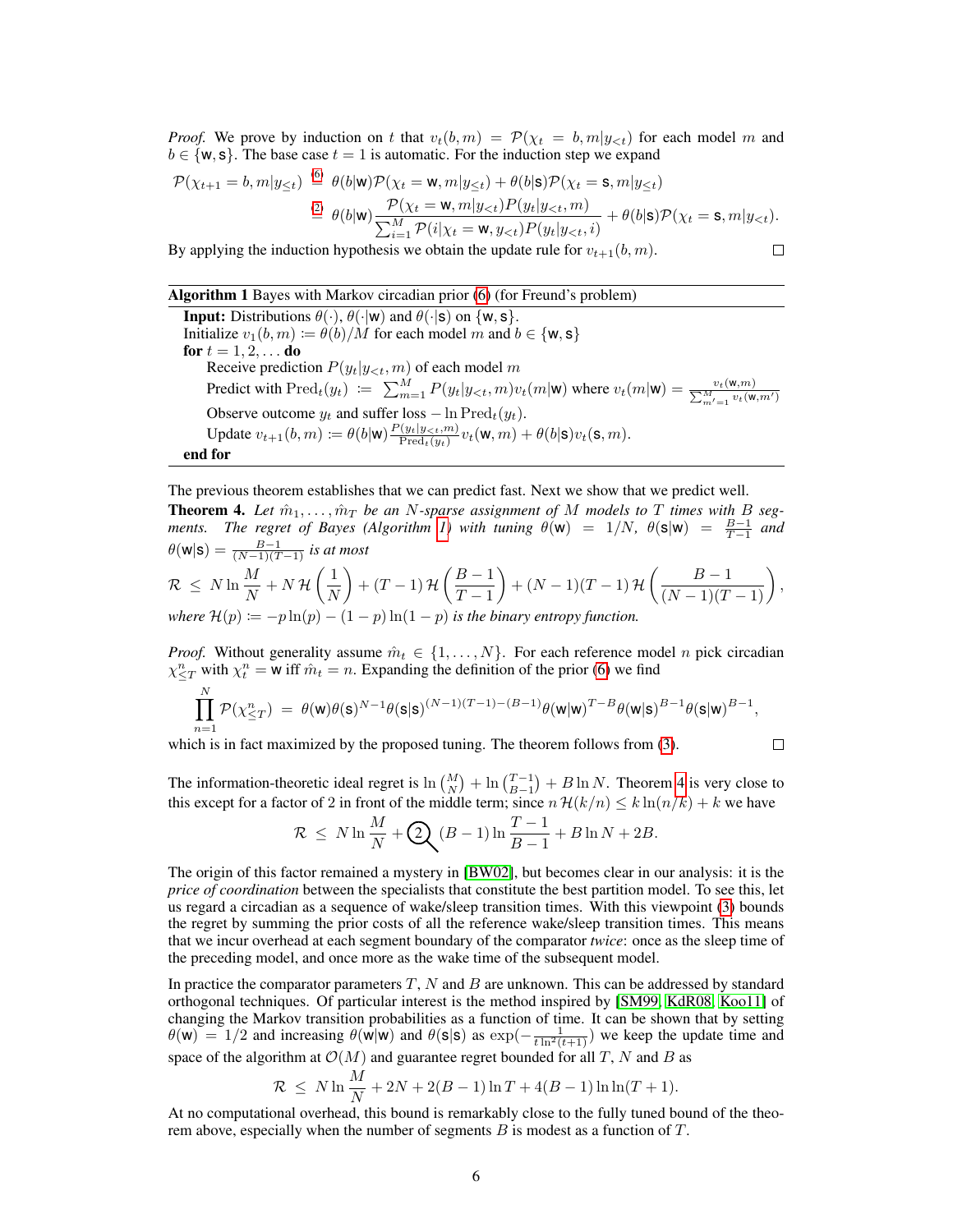### 4 Sparse multitask learning

We transition to an extension of the sequential prediction setup called online multitask learning [ABR07, RAB07, ARB08, LPS09, CCBG10, SRDV11]. The new ingredient is that before predicting outcome  $y_t$  we are given its *task number*  $\kappa_t \in \{1, \ldots, K\}$ . The goal is to exploit similarities between tasks. As before, we have access to  $M$  models that each issue a prediction each round. If a single model predicts well on several tasks we want to figure this out quickly and exploit it. Simply ignoring the task number would not result in an adaptive algorithm. Applying a separate Bayesian predictor to each task independently would not result in any inter-task synergy. Nevertheless, it would guarantee regret at most  $K \ln M$  overall. Now suppose each task is predicted well by some model from a small subset of models of size  $N \ll M$ . Running Bayes on all N-sparse allocations would achieve regret  $\ln {\binom{M}{N}} + K \ln N$ . However, emulating Bayes in this case is NP-hard [RAB07]. The goal is to design efficient algorithms with approximately the same regret bound.

In [ABR07] this multiclass problem is reduced to MPP, giving regret bound  $N \ln \frac{M}{N} + B \ln N$ . Here B is the number of same-task segments in the task sequence  $\kappa_{\leq T}$ . When all outcomes with the same task number are consecutive, i.e.  $B = K$ , then the desired bound is achieved. However the tasks may be interleaved, making the number of segments  $B$  much larger than  $K$ . We now eliminate the dependence on  $B$ , i.e. we solve a key open problem of [ABR07].

We apply the method of specialists to multitask learning, and obtain regret bounds close to the information-theoretic ideal, which in particular do not depend on the task segment count  $B$  at all.

Construction We create a *subset specialist* (S, m) for each basic model index m and subset of tasks  $S \subseteq \{1, \ldots, K\}$ . At time t, specialists with the current task  $\kappa_t$  in their set S are awake, i.e.  $W_t := \{ (S, m) \mid \kappa_t \in S \}$ , and issue the prediction  $\mathcal{P}(y_t | y_{\le t}, S, m) := P(y_t | y_{\le t}, m)$  of model m. We assign to subset specialist  $(S, m)$  prior probability  $P(S, m) := P(S)P(m)$  where  $\mathcal{P}(m) := 1/M$  is uniform, and  $\mathcal{P}(S)$  includes each task independently with some fixed bias  $\sigma(\mathbf{w})$ 

$$
\mathcal{P}(S) := \sigma(\mathbf{w})^{|S|} \sigma(\mathbf{s})^{K-|S|}.\tag{7}
$$

 $\overline{r}$ 

This construction has the property that the product of prior weights of two loners  $({k_1}, \hat{m})$  and  $({k_2}, \hat{m})$  is dramatically lower than the single pair specialist  $({k_1, k_2}, \hat{m})$ , especially so when the number of models  $M$  is large or when we consider larger task clusters. By strongly favoring it in the prior, any inter-task similarity present will be picked up fast.

The resulting Bayesian strategy involving  $M2^K$  subset specialists can be implemented efficiently.

**Theorem 5.** The predictions  $\mathcal{P}(y_t|y_{< t})$  of Bayes with the set prior (7) equal the predictions  $Pred_t(y_t)$  *of Algorithm* 2. They can be computed in  $O(M)$  *time per outcome using*  $O(KM)$  *storage.* 

Of particular interest is Algorithm 2's update rule for  $f_{t+1}^{\kappa}(m)$ . This would be a regular Bayesian posterior calculation if  $v_t(m)$  in  $\text{Pred}_t(y_t)$  were replaced by  $f_t^{\kappa}(m)$ . In fact,  $v_t(m)$  is the communication channel by which knowledge about the performance of model  $m$  in other tasks is received.

*Proof.* The resource analysis follows from inspection, noting that the update is fast because only the weights  $f_t^{\kappa}(m)$  associated to the current task  $\kappa$  are changed. We prove by induction on t that  $\mathcal{P}(m|y_{< t}, W_t) = v_t(m)$ . In the base case  $t = 1$  both equal  $1/M$ . For the induction step we expand  $\mathcal{P}(m|y_{\leq t}, W_{t+1})$ , which is by definition proportional to

$$
\sum_{S \ni \kappa_{t+1}} \frac{1}{M} \sigma(\mathbf{w})^{|S|} \sigma(\mathbf{s})^{K-|S|} \left( \prod_{q \le t \,:\, \kappa_q \in S} P(y_q | y_{\le q}, m) \right) \left( \prod_{q \le t \,:\, \kappa_q \notin S} \mathcal{P}(y_q | y_{\le q}) \right).
$$
 (8)

The product form of both set prior and likelihood allows us to factor this exponential sum of products into a product of binary sums. It follows from the induction hypothesis that

$$
f_t^k(m) = \frac{\sigma(\mathbf{w})}{\sigma(\mathbf{s})} \prod_{q \le t \, : \, \kappa_q = k} \frac{P(y_q | y_{\le q}, m)}{\mathcal{P}(y_q | y_{\le q})}
$$

Then we can divide (8) by  $P(y_{\leq t})\sigma(s)^K$  and reorganize to

$$
\mathcal{P}(m|y_{\leq t}, W_{t+1}) \propto \frac{1}{M} f_t^{\kappa_{t+1}}(m) \prod_{k \neq \kappa_{t+1}} \left( f_t^k(m) + 1 \right) = \frac{1}{M} \frac{f_t^{\kappa_{t+1}}(m)}{f_t^{\kappa_{t+1}}(m) + 1} \prod_{k=1}^K \left( f_t^k(m) + 1 \right)
$$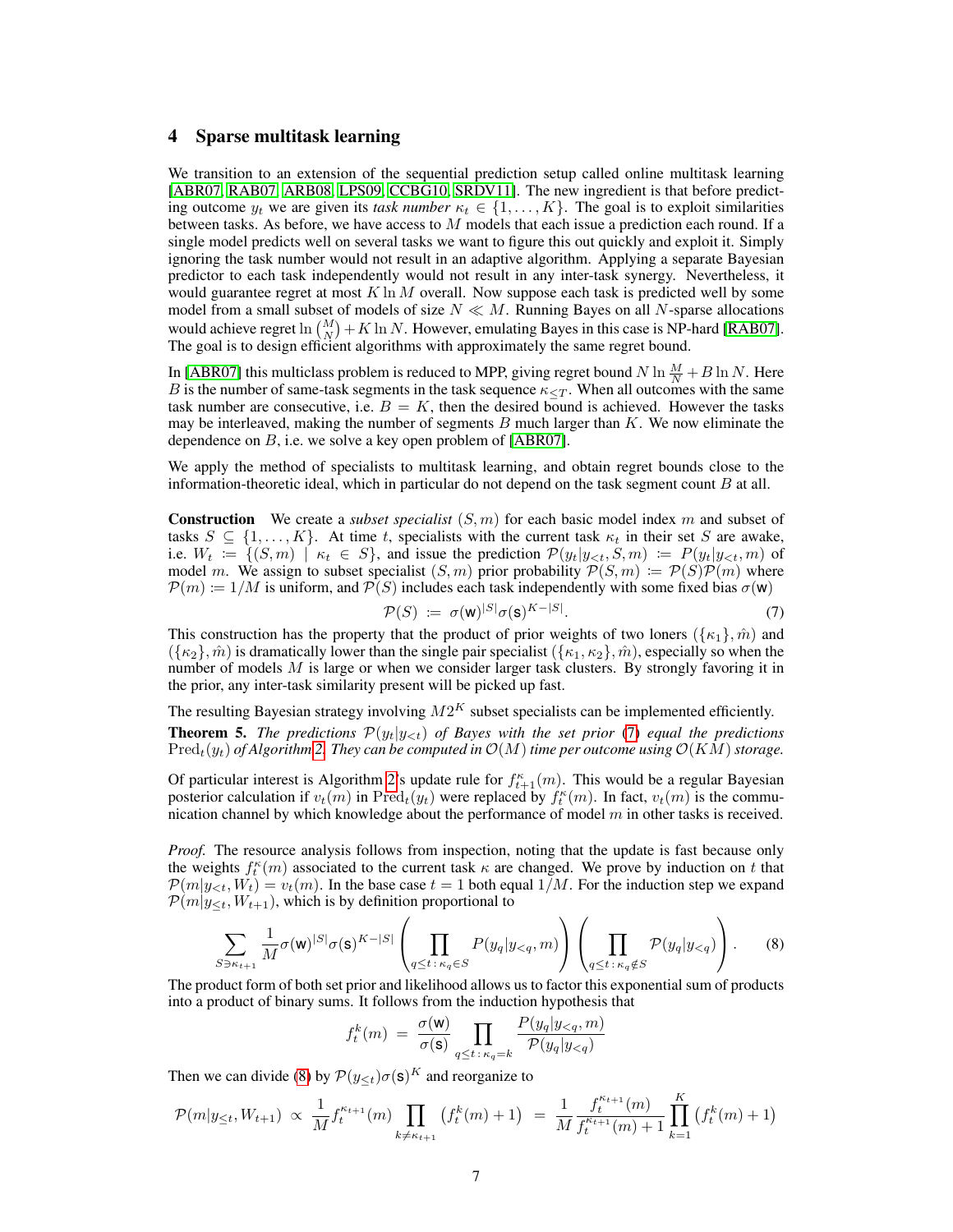Since the algorithm maintains  $\pi_t(m) = \prod_{k=1}^K (f_t^k(m) + 1)$  this is proportional to  $v_{t+1}(m)$ .  $\Box$ 

Algorithm 2 Bayes with set prior (7) (for online multitask learning)

**Input:** Number of tasks  $K \geq 2$ , distribution  $\sigma(\cdot)$  on  $\{w, s\}$ . Initialize  $f_1^k(m) \coloneqq \frac{\sigma(w)}{\sigma(s)}$  $\frac{\sigma(w)}{\sigma(s)}$  for each task k and  $\pi_1(m) \coloneqq \prod_{k=1}^K (f_1^k(m) + 1)$ . for  $t = 1, 2, ...$  do Observe task index  $\kappa = \kappa_t$ . Compute auxiliary  $v_t(m) := \frac{f_t^{\kappa}(m) \pi_t(m) / (f_t^{\kappa})}{\sum_{i=1}^{M} f_t^{\kappa}(i) \pi_t(i) / (m)}$  $\frac{t^{\kappa}_t(m)\pi_t(m)/(f^{\kappa}_t(m)+1)}{\sum\limits_{i=1}^{M}f^{\kappa}_t(i)\pi_t(i)/(f^{\kappa}_t(i)+1)}.$ Receive prediction  $P(y_t|y_{< t}, m)$  of each model m Issue prediction  $\text{Pred}_t(y_t) \coloneqq \sum_{m=1}^M P(y_t|y_{\leq t}, m)v_t(m)$ . Observe outcome  $y_t$  and suffer loss  $-\ln \text{Pred}_t(y_t)$ . Update  $f_{t+1}^{\kappa}(m) \coloneqq \frac{P(y_t|y_{<};m)}{\text{Pred}_{t}(y_t)}$  $\lim_{\text{Pred}_t(y_t)} f_t^{\kappa}(m)$  and keep  $f_{t+1}^k(m) \coloneqq f_t^k(m)$  for all  $k \neq \kappa$ . Update  $\pi_{t+1}(m) := \frac{f_{t+1}^{\kappa}(m)+1}{f_t^{\kappa}(m)+1} \pi_t(m)$ . end for

The Bayesian strategy is hence emulated fast by Algorithm 2. We now show it predicts well.

**Theorem 6.** Let  $\hat{m}_1, \ldots, \hat{m}_K$  be an N-sparse allocation of M models to K tasks. With tuned *inclusion rate*  $\sigma(\mathbf{w}) = 1/N$ *, the regret of Bayes (Algorithm 2) is bounded by* 

$$
\mathcal{R} \leq N \ln \left( \frac{M}{N} \right) + KN \mathcal{H}(1/N).
$$

*Proof.* Without loss of generality assume that  $\hat{m}_k \in \{1, ..., N\}$ . Let  $S_n := \{1 \leq k \leq K \mid$  $\hat{m}_k = n$ . The sets  $S_n$  for  $n = 1, ..., N$  form a partition of the K tasks. By (7)  $\prod_{n=1}^{N} \mathcal{P}(S_n) =$  $\sigma(w)^K \sigma(s)^{(N-1)K}$ , which is maximized by the proposed tuning. The theorem now follows from (3).  $\Box$ 

We achieve the desired goal since  $KN \mathcal{H}(1/N) \approx K \ln N$ . In practice N is of course unavailable for tuning, and we may tune  $\sigma(w) = 1/K$  pessimistically to get K ln  $K + N$  instead for all N simultaneously. Or alternatively, we may sacrifice some time efficiency to externally mix over all M possible values with decreasing prior, increasing the tuned regret by just  $\ln N + \mathcal{O}(\ln \ln N)$ . If in addition the number of tasks is unknown or unbounded, we may (as done in Section 3.2) decrease the membership rate  $\sigma(w)$  with each new task encountered and guarantee regret  $\mathcal{R} \leq$  $N \ln(M/N) + K \ln K + 4N + 2K \ln \ln K$  where now K is the number of tasks actually received.

### 5 Discussion

We showed that *Mixing Past Posteriors* is not just a heuristic with an unusual regret bound: we gave it a full Bayesian interpretation using specialist models. We then applied our method to a multitask problem. Again an unusual algorithm resulted that exploits sparsity by pulling up the weights of models that have done well before in other tasks. In other words, if all tasks are well predicted by a small subset of base models, then this algorithm improves its prior over models as it learns from previous tasks. Both algorithms closely circumvent NP-hardness. The deep question is whether some of the common updates used in Nature can be brought into the Bayesian fold using the specialist mechanism.

There are a large number of more immediate technical open problems (we just discuss a few). We presented our results using probabilities and log loss. However the bounds should easily carry over to the typical pseudo-likelihoods employed in online learning in connection with other loss functions. Next, it would be worthwhile to investigate for which infinite sets of models we can still employ our updates implicitly. It was already shown in [KvE10, Koo11] that MPP can be efficiently emulated on all Bernoulli models. However, what about Gaussians, exponential families in general, or even linear regression? Finally, is there a Bayesian method for modeling concurrent multitasking, i.e. can the Bayesian analysis be generalized to the case where a small subset of models solve many tasks *in parallel*?